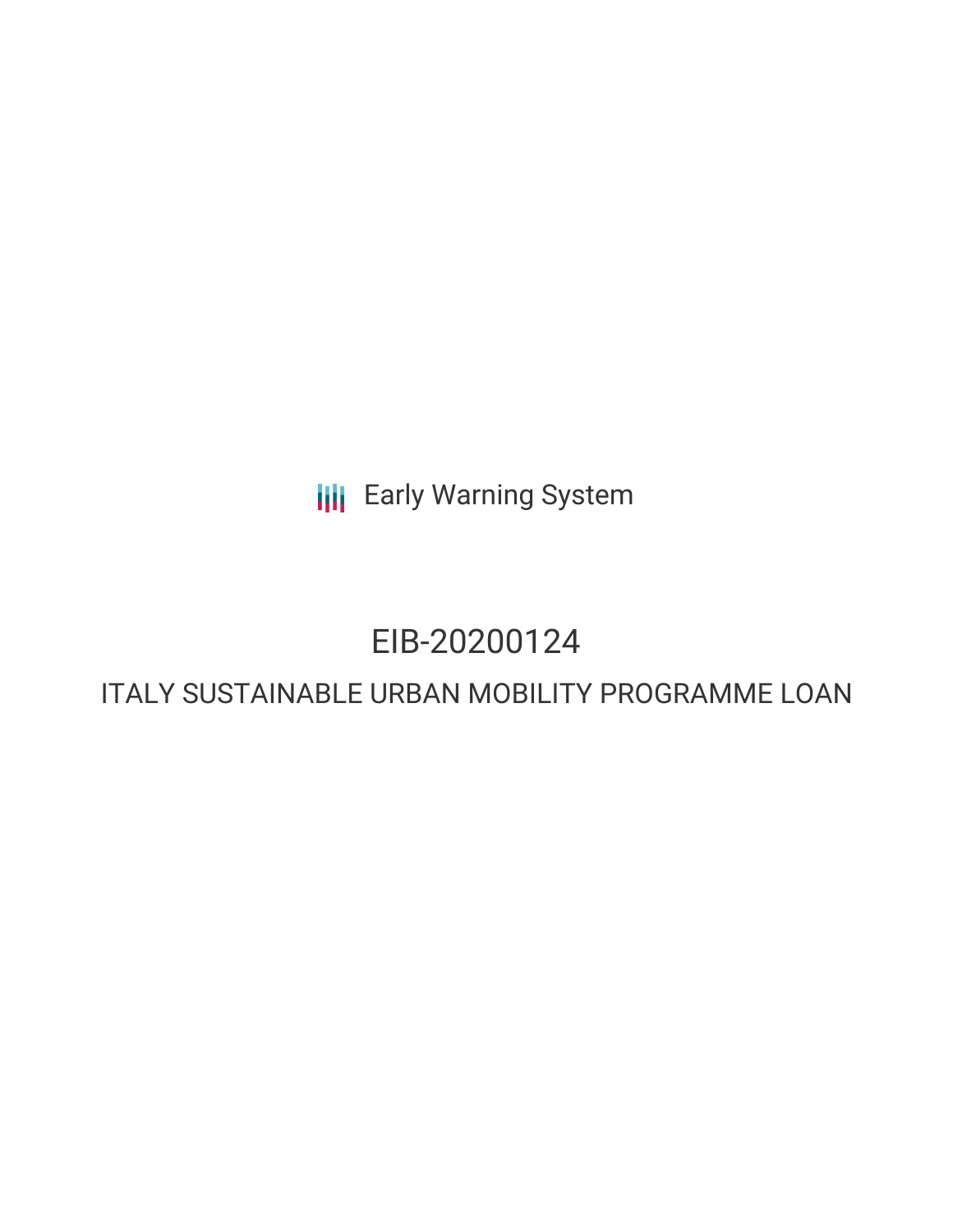

#### **Quick Facts**

| <b>Countries</b>               | Italy                          |
|--------------------------------|--------------------------------|
| <b>Financial Institutions</b>  | European Investment Bank (EIB) |
| <b>Status</b>                  | Approved                       |
| <b>Bank Risk Rating</b>        | U                              |
| <b>Voting Date</b>             | 2020-11-11                     |
| <b>Sectors</b>                 | Transport                      |
| <b>Investment Type(s)</b>      | Loan                           |
| <b>Investment Amount (USD)</b> | \$353.42 million               |
| <b>Loan Amount (USD)</b>       | \$353.42 million               |
| <b>Project Cost (USD)</b>      | $$1,060.25$ million            |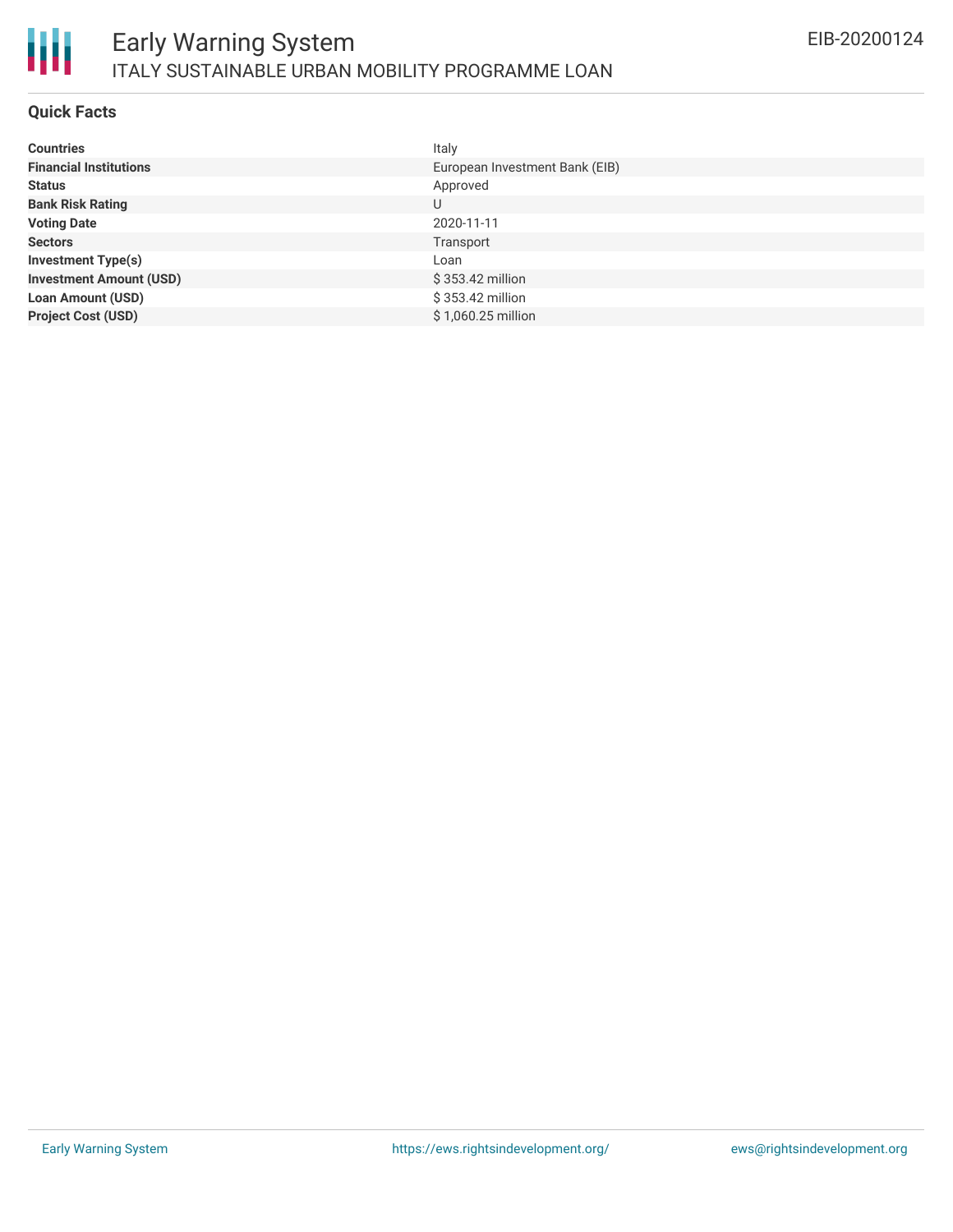

#### **Project Description**

According to EIB website, the project aims to improve the quality of public transport services and consequently reduce reliance on private cars and maintain or increase the public transport share of the urban mobility market. As such, they are likely to contribute to the reduction of transport environmental externalities in terms of air and noise pollution, safety and global warming. The project is therefore expected to contribute to sustainable transport and climate change mitigation.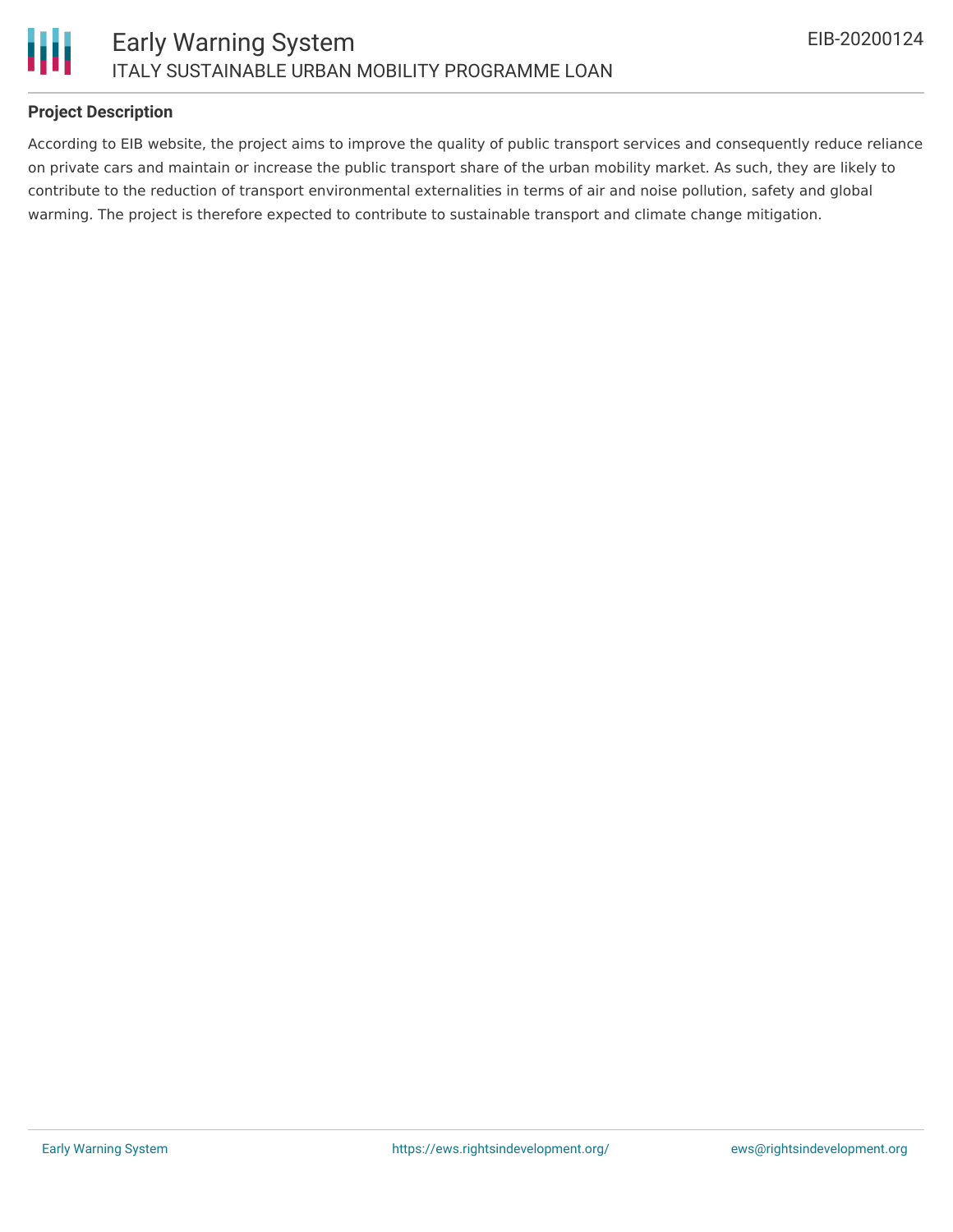# 朋

#### **Investment Description**

European Investment Bank (EIB)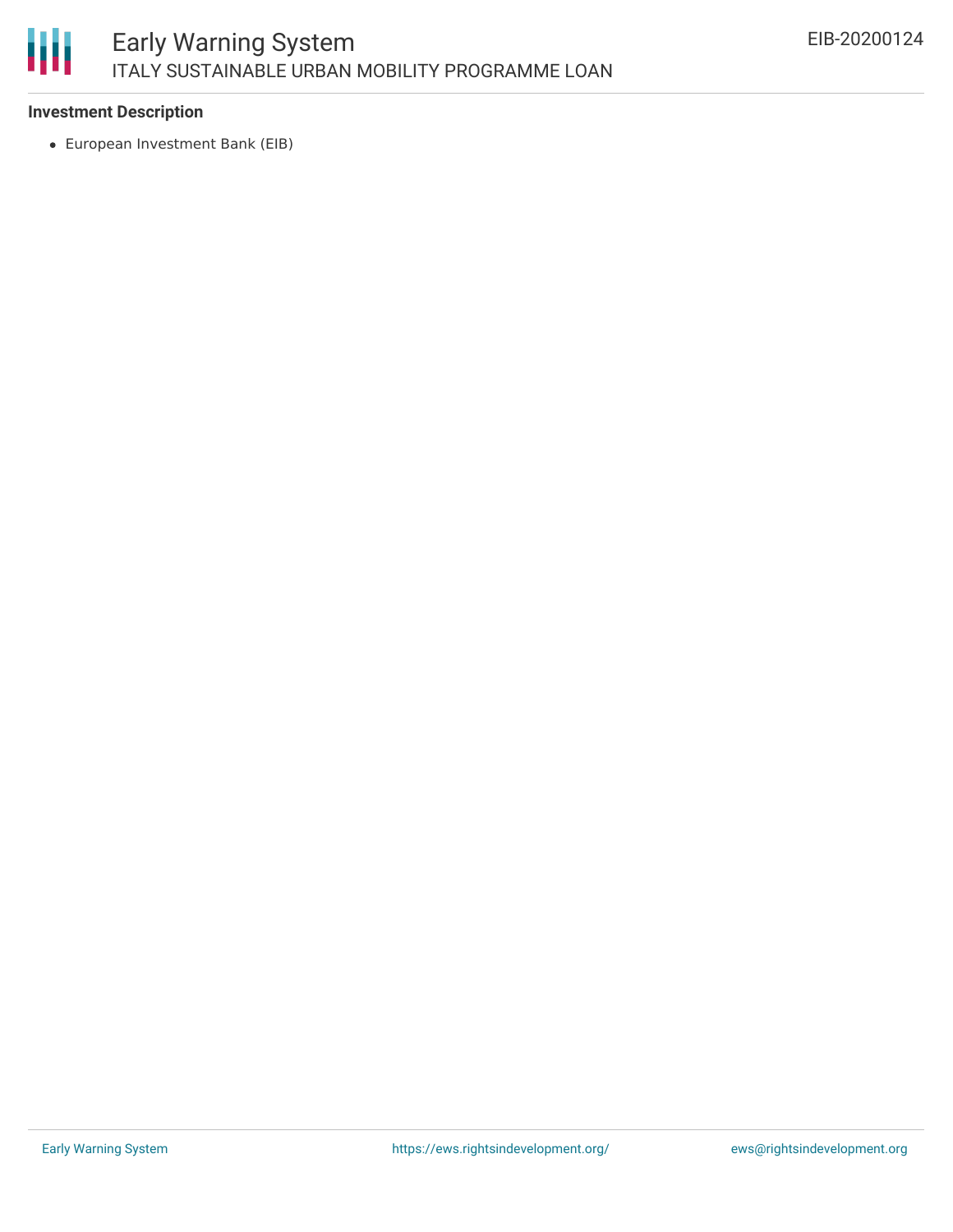#### **Contact Information**

No contact information provided at the time of disclosure.

#### **ACCESS TO INFORMATION**

You can submit an information request for project information at: https://www.eib.org/en/infocentre/registers/requestform/request-form-default.htm

#### **ACCOUNTABILITY MECHANISM OF EIB**

The EIB Complaints Mechanism is designed to facilitate and handle complaints against the EIB by individuals, organizations or corporations affected by EIB activities. When exercising the right to lodge a complaint against the EIB, any member of the public has access to a two-tier procedure, one internal - the Complaints Mechanism Office - and one external - the European Ombudsman. A complaint can be lodged via a written communication addressed to the Secretary General of the EIB, via email to the dedicated email address: complaints@eib.org, by completing the online complaint form available at the following address: http://www.eib.org/complaints/form via fax or delivered directly to the EIB Complaints Mechanism Division, any EIB local representation office or any EIB staff. For further details, check:

http://www.eib.org/attachments/strategies/complaints\_mechanism\_policy\_en.pdf

When dissatisfied with a complaint to the EIB Complaints Mechanism, citizens can then turn towards the European Ombudsman. A memorandum of Understanding has been signed between the EIB and the European Ombudsman establishes that citizens (even outside of the EU if the Ombudsman finds their complaint justified) can turn towards the Ombudsman on issues related to 'maladministration' by the EIB. Note that before going to the Ombudsman, an attempt must be made to resolve the case by contacting the EIB. In addition, the complaint must be made within two years of the date when the facts on which your complaint is based became known to you. You can write to the Ombudsman in any of the languages of the European Union. Additional details, including filing requirements and complaint forms, are available at: http://www.ombudsman.europa.eu/atyourservice/interactiveguide.faces